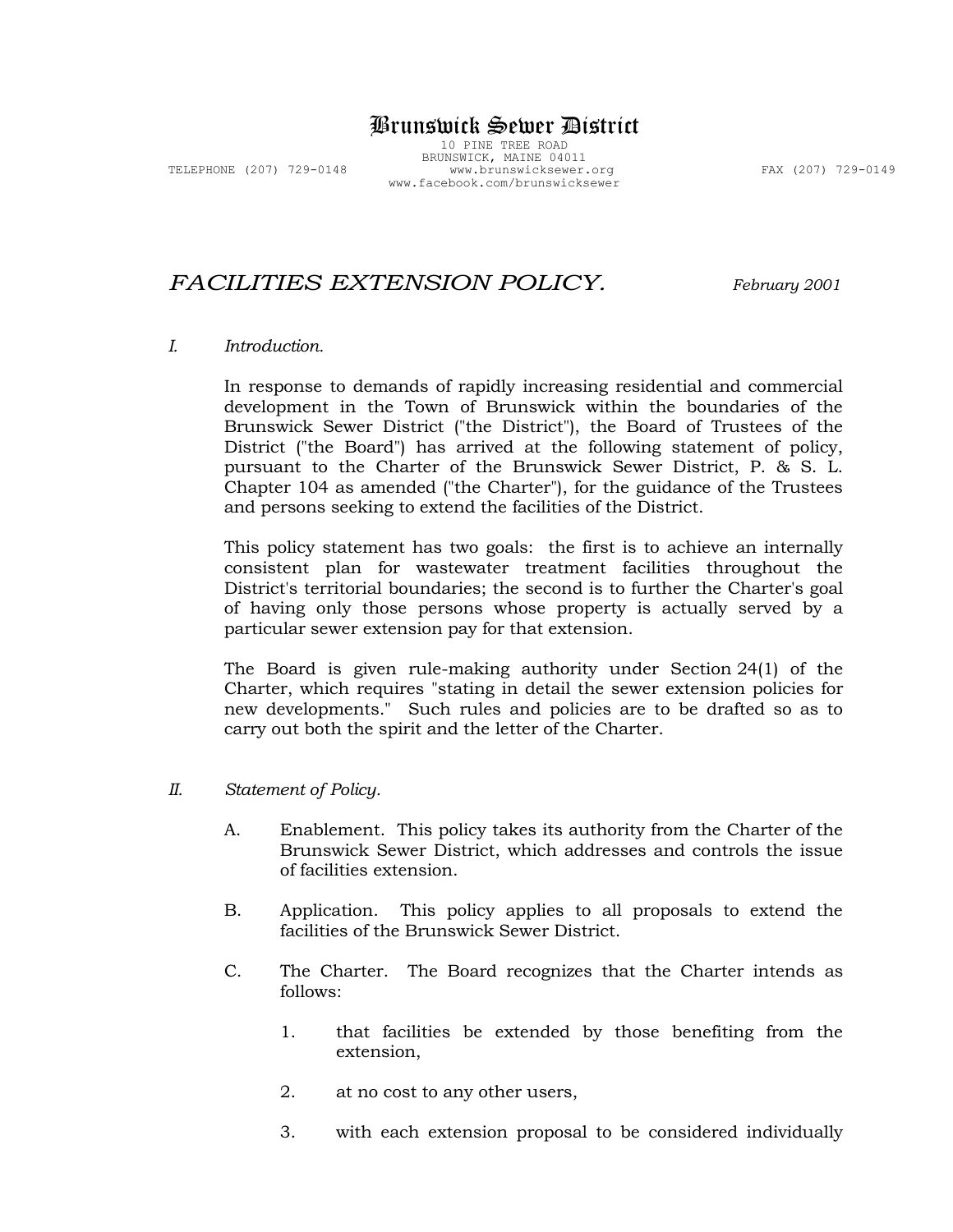on a case-by-case basis,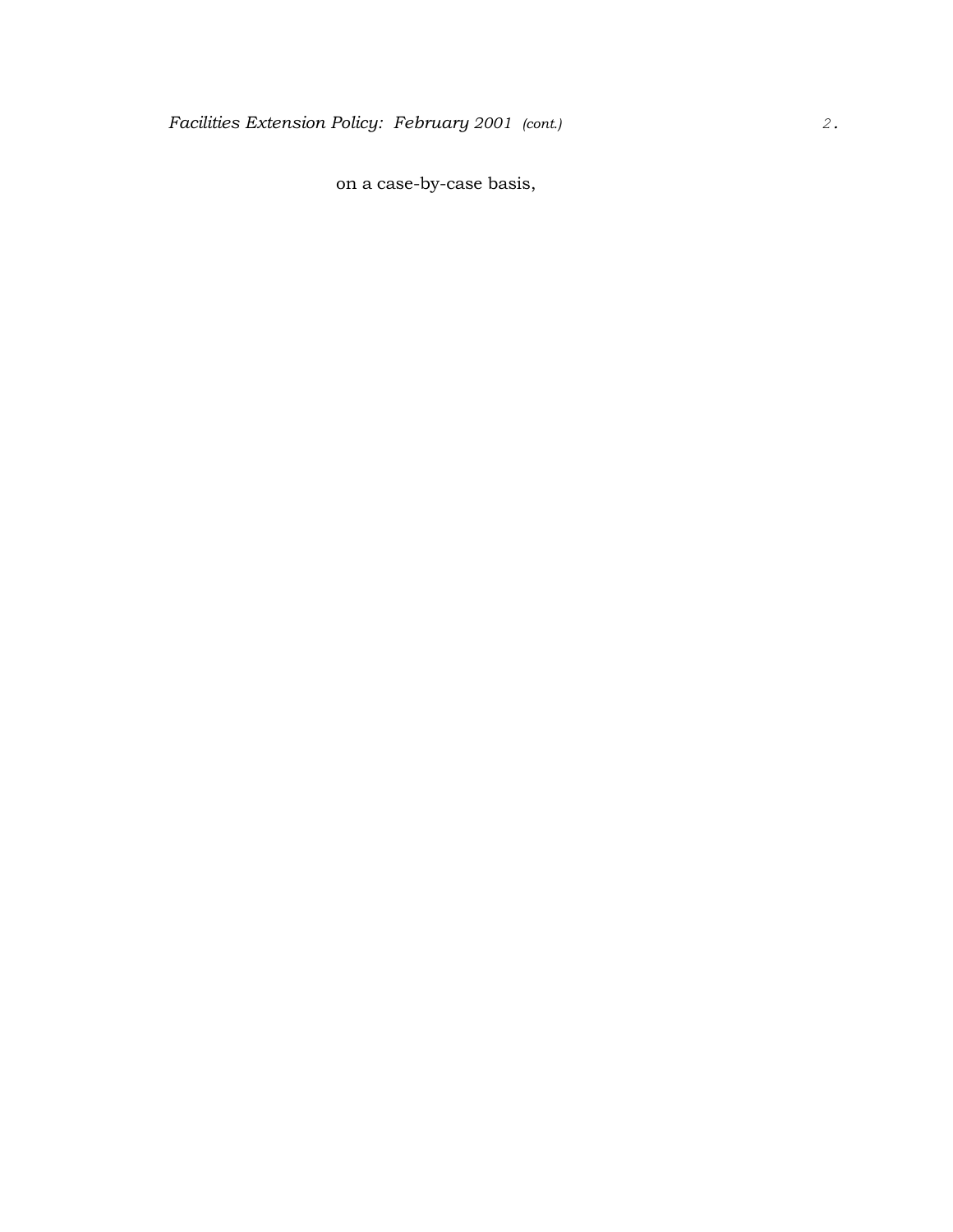- 4. allowing the District to participate in the cost of the extension if the Board concludes that it is in the best interests of its users to do so;
- 5. that the determination as to whether circumstances warrant District participation in the cost of any extension of facilities lies in the sole discretion of the Board;
- 6. that the District shall assess users of each extension in which the District participates as those users connect to the extension:
	- a. for their prorated share of the amount of District participation;
	- b. for the purpose of recovering the total sum incurred by the District in connection with the extension, including debt service if any;
	- c. solely for the benefit of the District and its users, and not for the benefit of any other person;
- 7. that the District may, for any proposed extension of facilities, enter into a contract with the party proposing to extend facilities if in the opinion of the Board it is in the best interests of its users to do so;
- 8. and that the District shall enter into such a contract in every case in which the District participates in the cost of facilities extension.
- D. Conclusion. Having considered in detail the issue of facilities extension, the Board of Trustees of the Brunswick Sewer District has reached the following conclusions:
	- 1. it is the responsibility of the District in the area of facilities extensions to ensure that current users of District facilities are adequately protected from additional costs resulting from facilities extensions benefiting others; and
	- 2. the current framework provided by the Charter and the User Rules & Regulations is sufficient to properly define and administer a program controlling extensions of District facilities; and
	- 3. a written policy based on and supplementing this framework is in order to more specifically state the District's position on facilities extension; and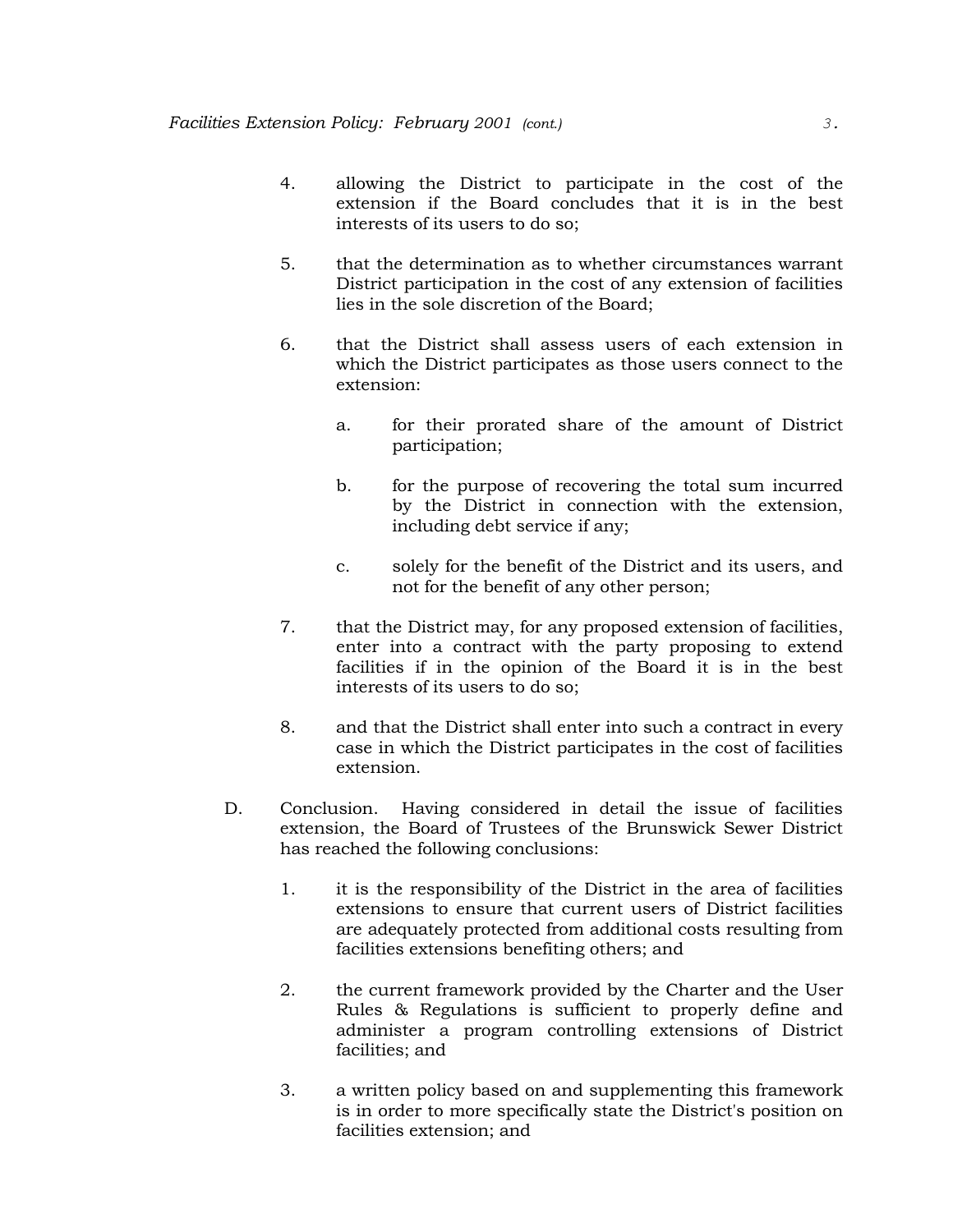- 4. the District shall have prepared for its use a comprehensive wastewater facilities plan ("the facilities plan") of the entire District, indicating the form that extensions of District facilities will take; and
- 5. the facilities plan may be amended or revised from time to time as circumstances dictate and in the discretion of the Board acting pursuant to the Charter; and
- 6. the facilities plan shall be prepared so as to be in accordance with general and specific Town planning; and
- 7. the facilities plan and this policy shall be communicated to interested local and state agencies for their information and use in reviewing development proposals.
- E. The Policy. It is the policy of the Brunswick Sewer District as follows.
	- 1. All extensions of facilities of the Brunswick Sewer District shall conform in all respects to the District's comprehensive wastewater facilities plan as it exists at the time District approvals of a proposed extension are granted.
	- 2. In the event no such facilities plan exists for an area proposed for development, any extension of District facilities shall be made as determined by the Board in its sole discretion, consistent with existing facilities and reasonably foreseeable development of the area in which the extension is proposed to be constructed, and not merely the foreseeable use by the specific development being proposed.
	- 3. Any extension of facilities will ordinarily involve no participation by the District in the cost of facilities extension; and
	- 4. any and all cost of facilities extension will be borne by those immediately benefiting from the extension, including but not limited to all expenses incurred by the District in administering the extension proposal.
	- 5. The District shall consider each proposal to extend facilities on a case-by-case basis.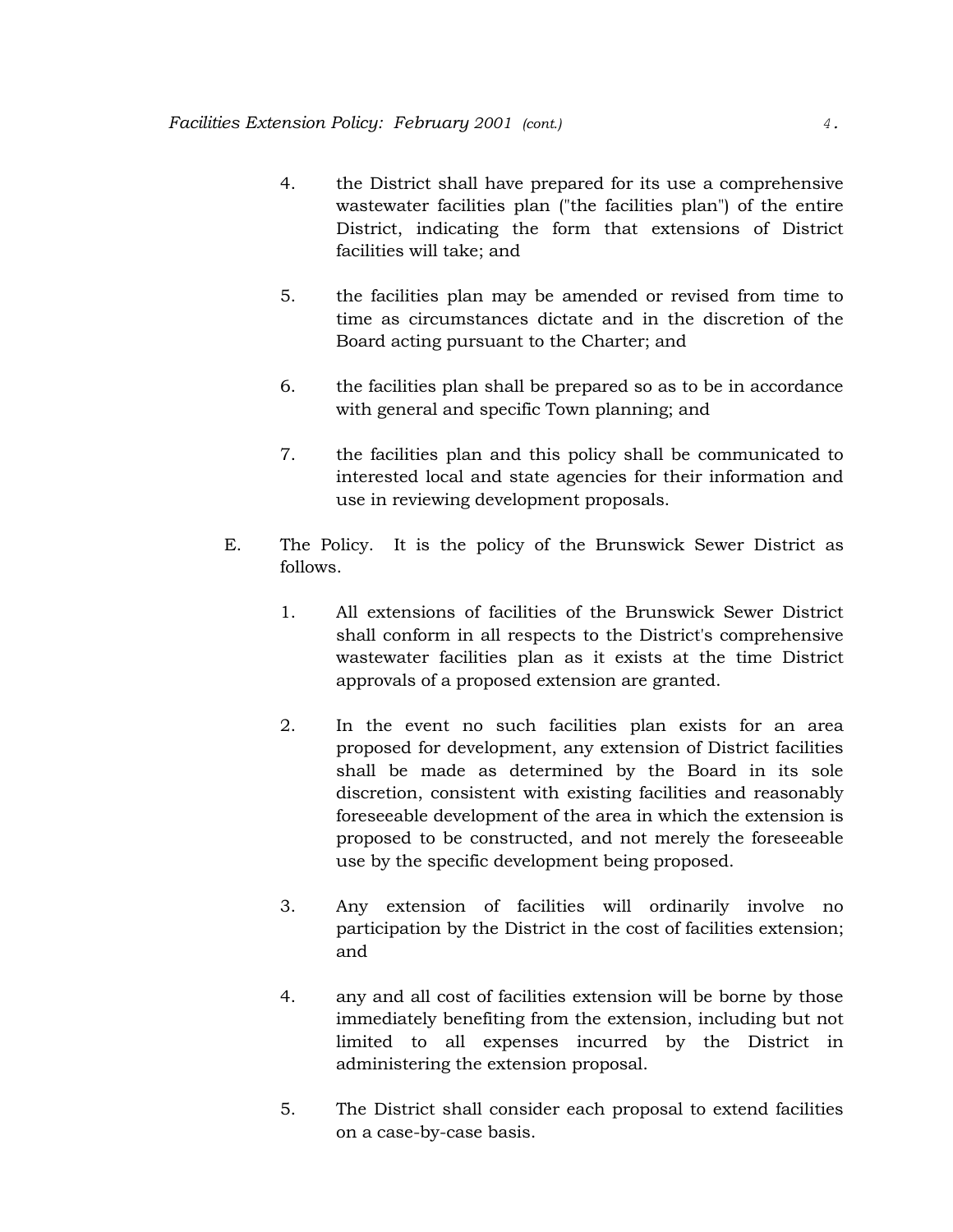- 6. The District may participate in the cost of extension if and to the extent such participation is indicated, as may be determined in the sole discretion of the Board.
- 7. The Board shall consider each proposal to extend facilities and the District's participation in the cost thereof on the basis of specific review parameters set forth in this policy, as it may be amended from time to time.
- 8. The District shall, in cases where participating in cost of facilities extension, later assess future users:
	- a. for a fairly rated portion of District cost;
	- b. until the District's cost of participation, including any debt service, is recovered.
- 9. The District may, in the Board's discretion, based on consideration of the best interests of the District, enter into a specific contract with any party proposing to extend facilities, specifying their respective rights and obligations with respect to all aspects of the proposed extension.
- 10. The District may require, as a condition to authorization of, or District participation in, any proposed extension, construction of facilities larger than, different from, and/or in addition to that proposed by the developer, if such facilities are required by the facilities plan or, in the event no such facilities plan exists, if the Board concludes in its sole discretion that such facilities are in the best interest of the District.
- 11. Any party seeking District participation in the cost of a facilities extension shall specify the schedule on which connection of users to the proposed extension will occur, on which schedule the District may then base its calculation of anticipated revenue return.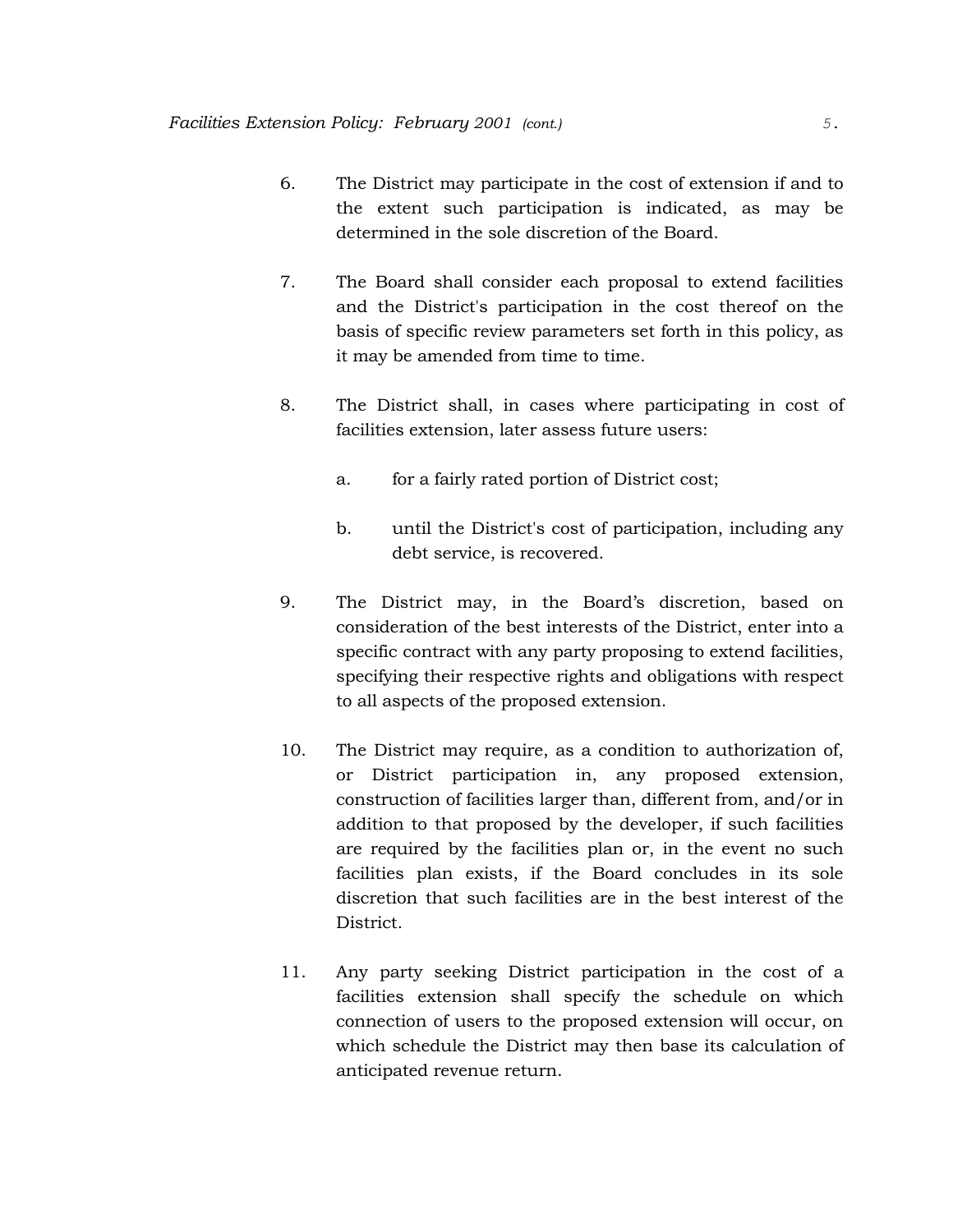- F. Review Parameters. Proposals to extend District facilities which may entail District participation in the cost of facilities extension shall be reviewed by the Board, or by District staff should the Board so delegate, in relation to the following.
	- 1. The amount of District participation is recognized as recoverable,
	- 2. within a period not exceeding ten (10) years,
	- 3. from revenue realistically likely to be generated from users of the extension,
	- 4. and considering only that portion of that revenue in excess of that required for routine District operation of facilities.
	- 5. Any other circumstance deemed pertinent by the Board, including but not limited to the District's then-outstanding debt, anticipated additional debt, and other aspects of the proposed extension.
	- 6. In no case shall District participation in the cost of facilities extension exceed an amount considered by the Board of Trustees, in its sole discretion, to be consistent with dictates of fiscal responsibility. This participating limit shall not be considered a fixed standard, but shall rather be permitted to fluctuate as a function of resources available to the District at the time, and the demands being made or expected to be made on those resources.

## *III. Use of the Policy.*

The District is not obligated to participate in the cost of any facilities extension solely on the basis of its participation in other extension(s), including earlier phases of the same project. Factual determinations made by the Board with regard to any extension, and their conclusions thereupon, may not be relied upon by any party or for any extension other than that party or extension concerning which such determinations and conclusions are made.